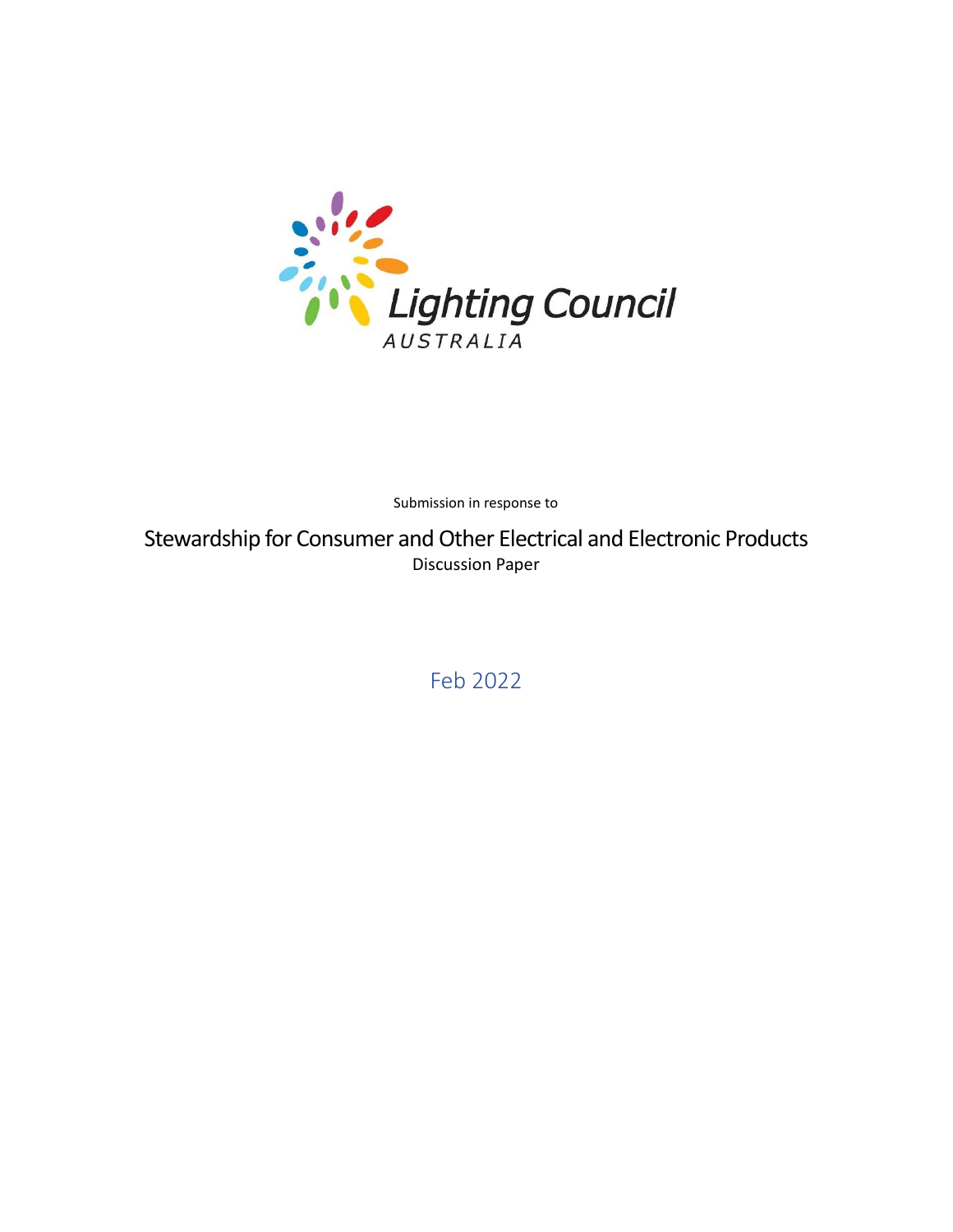# Lighting Council Australia submission in response to the *Stewardship for Consumer and Other Electrical and Electronic Products - Discussion Paper*

Lighting Council Australia welcomes the opportunity to comment on the *Stewardship for Consumer and Other Electrical and Electronic Products - Discussion Paper.*

As highlighted in the discussion paper, Lighting Council Australia has experience in establishing and running product stewardship schemes. Lighting Council Australia are currently in the process of expanding our existing schemes. Our responses on the issues relevant to lighting are contained below.

### Responses to questions targeted at lighting

Q2.25: What needs to be in place to divert the 82 per cent of lighting from landfill? Why and would it be a short-, medium-, or long-term intervention?

#### **Market Conditions**

Over the last 20 years the lighting industry has experienced a transformation in technology that has greatly increased both the lifespan and energy efficiency of lighting products.

LED lights last five to ten times as long and use 90 per cent less energy compared to traditional technologies. LEDs are ubiquitous and continue to voluntarily improve in performance and lifespan.

In Australia, the manufacture of lamps ceased around 2005. The importation of incandescent lamps (i.e. globes) was banned by the Commonwealth Government in 2009. The lighting industry has agreed a further ban on the importation of the majority of halogen lamps (i.e. globes) should occur soon – We expect this ban will commence in mid-2023. These changes will increase the average lifetime of lighting products from around 1 year to around 10 years plus.

Australian Bureau of Statistics import data indicates annual lamp import volumes have declined by around 60 per cent between 2006 and 2021. This is further acknowledgement of the market's move to longer life products.

The European Commission will phase out fluorescent lamps by 2023 under two directives (Reduction of Hazardous Substances Directive; and Single Lighting Regulation Eco-Design Directive). That will cause a significant decline in the global market, increase the price of fluorescent lamp manufacture and drive a further decline in this market.

Also relevant, the fourth Conference of Parties to the Minamata Convention will meet in March 2022 to discuss four lighting proposals that aim to ban the manufacture, import and export of the majority of fluorescent lamps on the global market between 2023 and 2025 in countries that have ratified the convention. Australia ratified the Minamata Convention on 7 December 2021. Lighting Council Australia supports the phase out of fluorescent lamps in Australia and globally.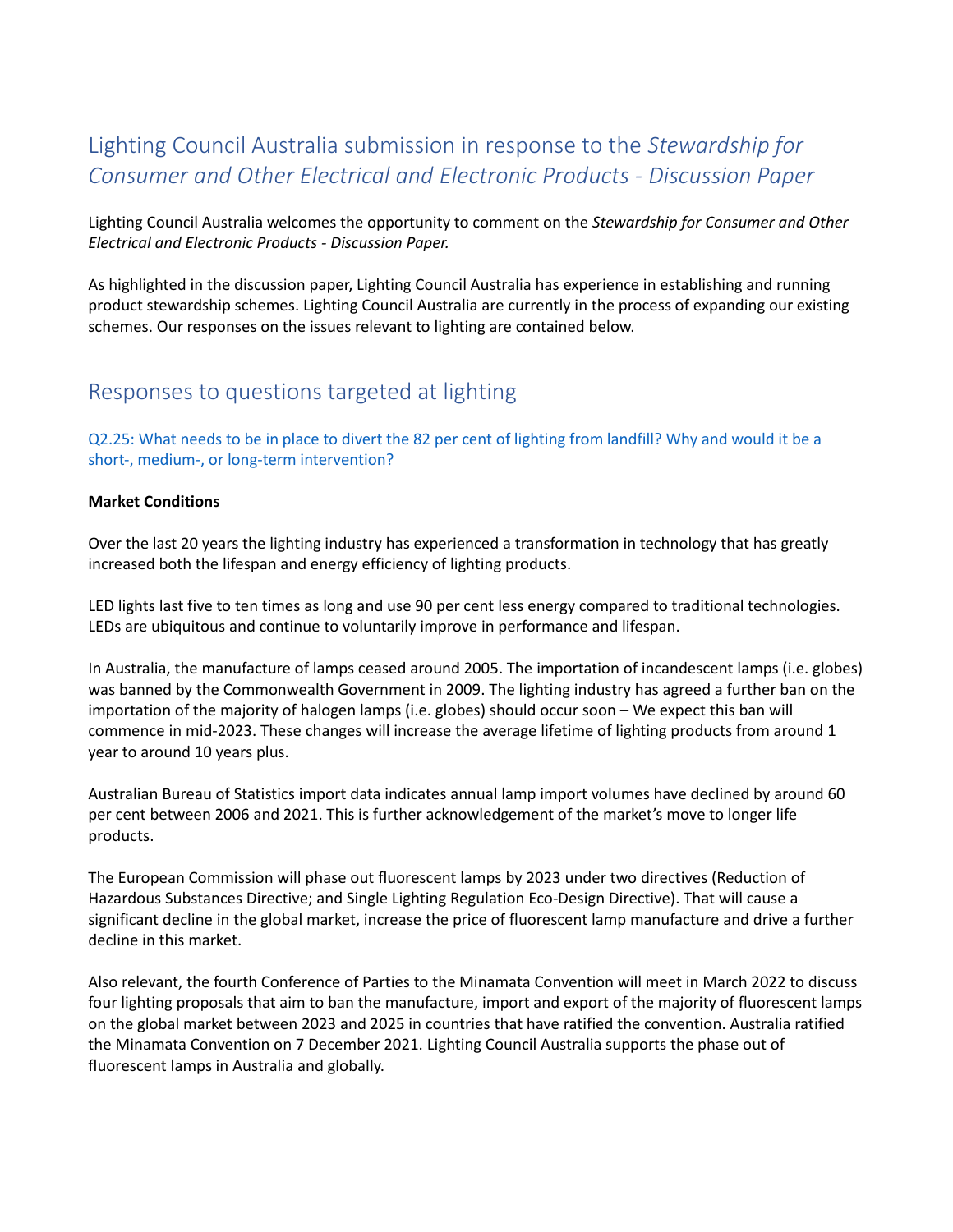The Minamata Convention has strong global support so we expect the proposals mentioned above (or slightly amended versions) will likely be agreed. That means by the middle of this decade the following UNU import categories will likely no longer be relevant to lighting imports in Australia:

- 0502: Compact fluorescent lamps (incl. retrofit & non-retrofit)
- 0503: Straight tube fluorescent lamps
- 0504: Special lamps (e.g., professional mercury, high- & low-pressure sodium)

Lighting Council Australia expects that during the later half of this decade, long-lasting and highly efficient LED lighting will the only viable lighting technology on the market. The benefits of this transition will continue to propagate through the supply chain at a rate that is greater than projected in the *evidence report.*

#### **Industry Led Voluntary Product Stewardship**

As identified in the *discussion paper*, Lighting Council Australia has been proactive in leading voluntarily product stewardship activity aimed at increasing the recycling rates of the most harmful chemicals used in the lighting industry. The following Lighting Council Australia product stewardship schemes exist:

- FLUOROCYCLE captures the mercury, glass and metals used in discharge lighting including fluorescent lamps; and
- EXITCYCLE captures the batteries used in emergency lighting and importantly removes cadmium from the waste stream (i.e. Nickel Cadmium batteries). Cadmium has the potential to cause significant environmental and human harm. Metals, plastics and glass are also re-cycled within this scheme.

FLUOROCYCLE and EXITCYCLE and are successful examples of voluntary, industry-led product stewardship schemes that continue to increase the recycling rates of environmentally harmful chemicals. These schemes have strong governance and continue to grow year-on-year. Currently, FluoroCycle and Exitcycle have over 330 and 60 signatories respectively.

FLUOROCYCLE and EXITCYCLE signatories are either asset owners/users (i.e. Businesses or Government Departments that commit to recycling removed lamps and batteries) or recyclers/collectors (i.e. those that collect and recycle lamps and batteries). The programs' administration costs are funded by a levy imposed on Lighting Council Australia members.

Data supplied by CMA Ecocycle in 2017 highlighted a 450% increase in the volume of mercury recycled from lighting waste since the launch of the FluoroCycle scheme in 2010. FluoroCycle has increased the recycling rate of fluorescent lamps from below 3 per cent in 2010 to currently around 19 per cent - as disclosed in the *evidence report*.

Lighting Council Australia acknowledges there is still much work to be done to continue to improve the recycling rates for lighting products. However, we also recommend Government should recognise the significant voluntary work undertaken to date - The lighting industry and many businesses that use lighting assets have demonstrated responsibility regarding the harmful chemicals utilised and a willingness to recycle the waste generated by the lighting market.

Further to the established schemes mentioned above, a major Lighting Council Australia member has recently piloted a trial to capture and re-cycle all lamps (i.e. light bulbs) and is now proposing to expand that scheme to its national network of retail outlets.

Lighting Council Australia has held initial discussions with other major retailers and we are currently working on the development of a national LIGHTCYCLE scheme that aims to further facilitate and increase the recycling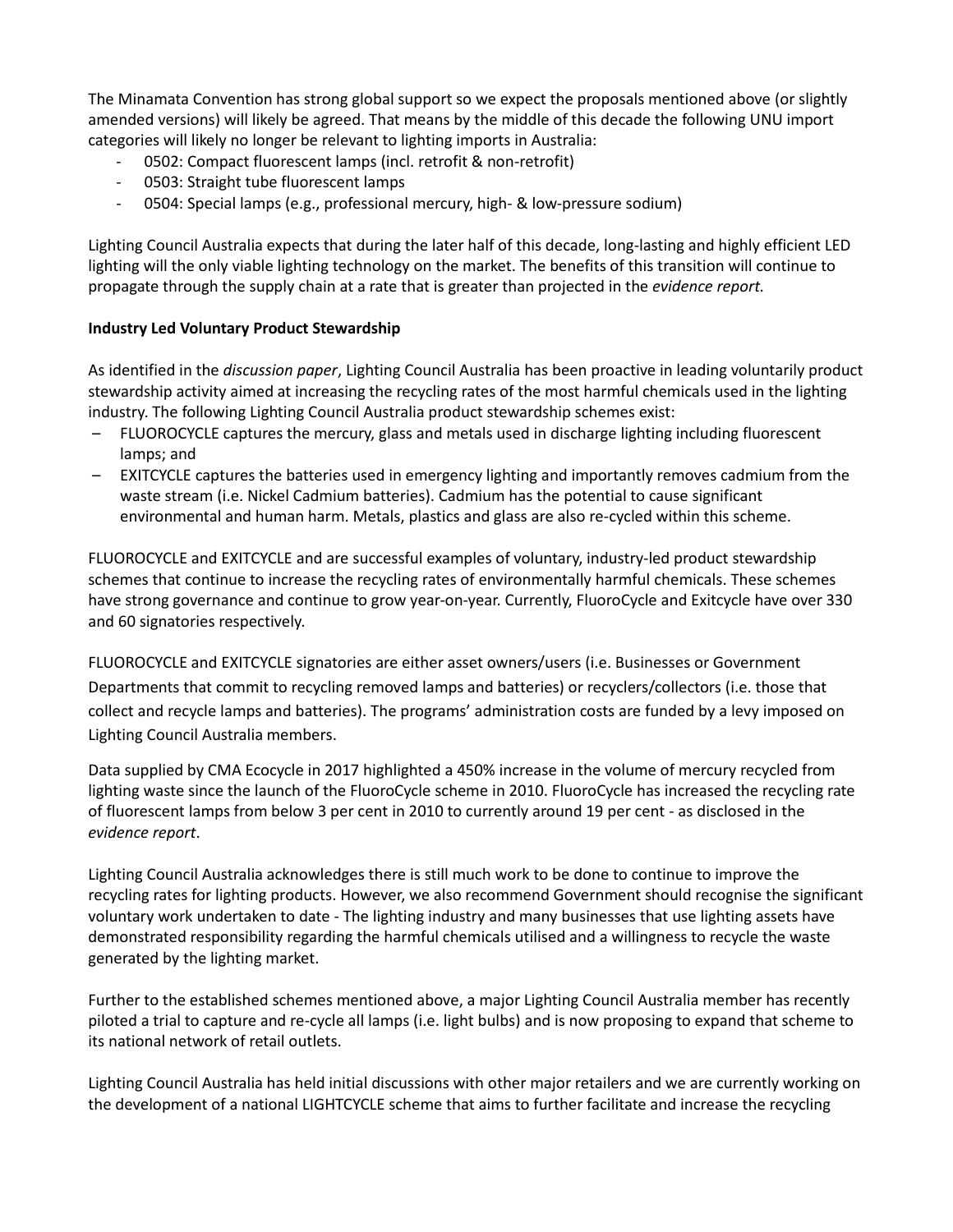rates of remaining lighting products. We are planning to hold ongoing discussions including dealing with free riders to our schemes and how to deal with the costs involved in recycling collected products.

Lighting Council Australia requests Government consider providing supplementary support (e.g. funding) to facilitate the expansion of Lighting Council Australia product stewardship schemes to cover all lighting products.

Lighting Council Australia indicates a strong preference for industry led voluntary product stewardship schemes over regulated and co-regulated schemes. Through leveraging our existing network of lighting industry, installation professional, wholesale, retail and asset owner contacts, we expect to continue to expand our waste management schemes and recycling rates within the lighting market. We recommend a continued voluntary approach as the most effective and efficient use of resources.

#### **Standards developments**

Between 2019 and 2020, CEN-CENELEC (the European standards making organisation) published a series of eight standards that provide the general principles to consider when addressing material efficiency in energyrelated products. These standards are horizontal guidance documents that focus on durability, remanufacture, repair, recyclability, reused components, recycled content, critical raw materials and information.

Responsibility has now been handed to product technical committees to deal with the application of these horizontal guidance standards to specific products and product groups. The International Electrotechnical Commission (IEC) technical committee (TC) 34 *Lighting* is responsible for international lighting product standardisation. IEC TC34 established an advisory group (i.e. AG20 *Environmental Aspects*) in 2020 to provide advice and recommendations regarding how IEC TC34 should implement environmental aspects (including but not limited to the areas above) in lighting standards.

Lighting Council Australia participates in IEC TC34 standards committees including AG20 and we expect that international lighting standards that deal with the topics above will be published in the coming years. Australian lighting standards are adoptions of IEC standards.

The majority of the lighting products placed onto the market in Australia are manufactured overseas. So we expect that the development of international lighting standards that incorporate and accommodate the aspects mentioned above will lead to a further global transformation in the way that lighting products are manufactured, used, maintained and re-cycled including a further significant increase in the lifespan of an average lighting product and a significant increase in lighting market resource recovery.

#### Q2.26: Would an approach similar to container deposit schemes be a feasible option for safely reducing the volume and rate of lighting to e-waste? Why and would it be a short-, medium-, or long-term intervention?

Regarding the lighting products used in commercial/industrial buildings and parks/streets, we suggest a model that facilitates a relationship and commitments (e.g. including requirements within service contracts) between asset owners, recyclers, electrical contractors, and lighting suppliers – as modelled by our FLUOROCYCLE and EXITCYCLE schemes – would be the most efficient and appropriate way to deal with general commercial lighting waste.

Regarding consumer lighting products, Lighting Council Australia has held initial discussions with major retailers and we are currently working on the development of a national voluntary LIGHTCYCLE scheme that aims to facilitate and increase the recycling rates of consumer lighting products. We plan to hold ongoing discussions that include consideration and planning to deal with free riders to our schemes and the costs involved in recycling collected products.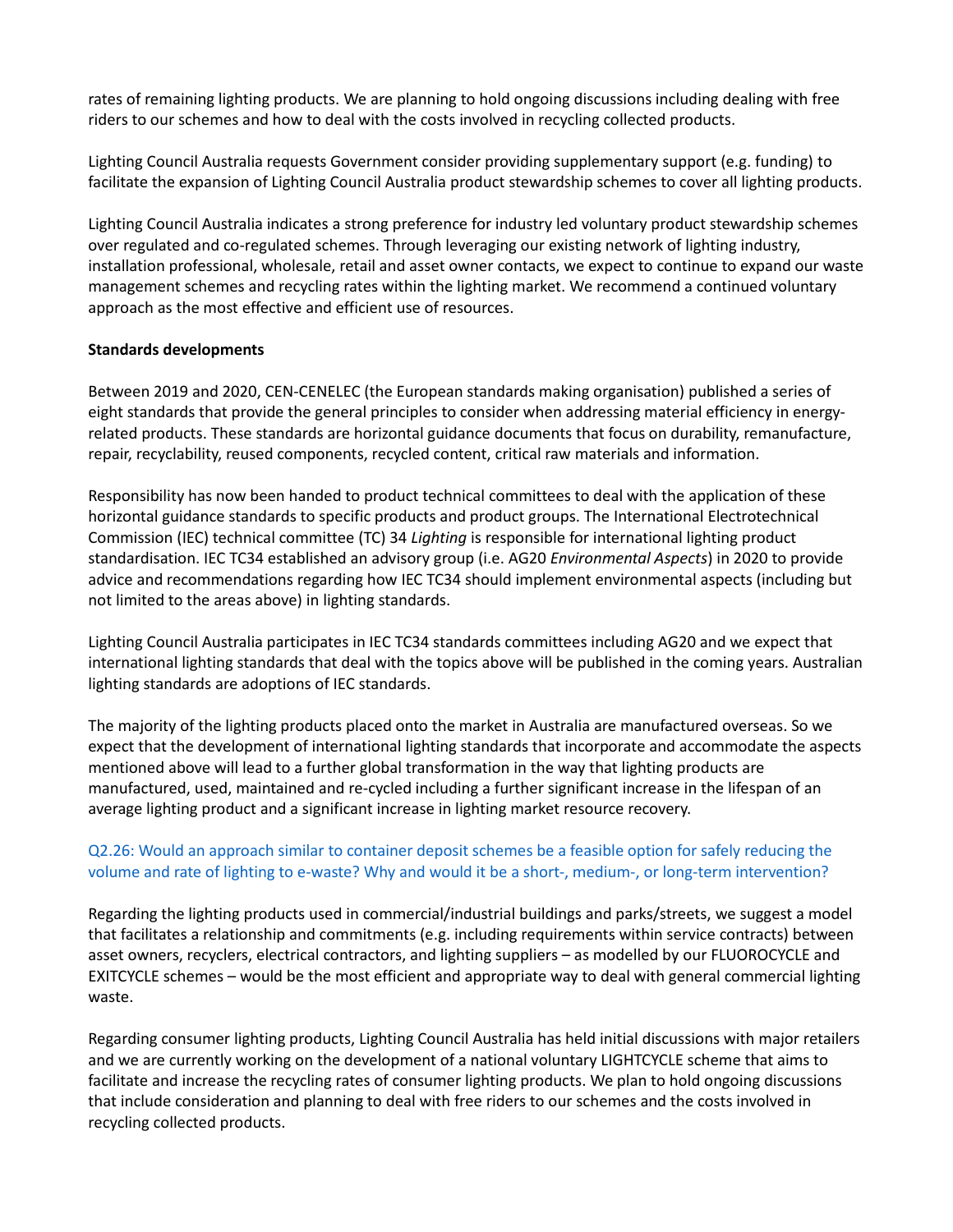Unlike batteries, lighting products do not present a significant safety hazard when stored in bulk. However, potential exposure to glass or sharp edges in a collection bin means the general public needs to be protected at collection sites.

A Lighting Council Australia member has already taken the lead in this area under a pilot trial across 7 stores that collected more than 10,000 lamps within a 19-month period from 2020 – 2021.

From the data collected during this trial period, it is evident there is an appetite from both industry and consumers to facilitate an increase in the recycling rate of lighting products.

#### **Lamp (i.e. light globe) Recycling Program Overall**

| <b>Store</b> | <b>LED Globes</b> | <b>Fluorescent Globes</b> | <b>Fluorescent Tubes</b> | <b>Halogen Globes</b> | <b>Batteries</b> | <b>Total</b> |
|--------------|-------------------|---------------------------|--------------------------|-----------------------|------------------|--------------|
| Total        | 1817              | 1745                      | 855                      | 6020                  | 1012             | 11449        |

Following the success of this trial, the Lighting Council Australia member is proposing to increase the scale of this recycling program by expanding nationally and including more than 110 retail outlets.

Q2.27: Would providing households with an easily identifiable bag to place small appliances into before placing in kerbside bins be a feasible option for safely reducing the volume and rate of lighting to e-waste? Why and would it be a short-, medium-, or long-term intervention?

No. We suggest that a kerbside bag is not an appropriate solution to address recycling of lighting products.

The characteristics of the lighting industry are unique, very different to other electrical and electronic product markets in terms of channels to market (e.g. supermarkets, hardware suppliers, electrical wholesale, specialty lighting retail outlets), the retail cost of products (e.g. relatively low cost items - \$3 lamp), product physical characteristics (e.g. from small lamps to large fittings), long lifetimes (e.g. 15,000 h – 50,000 h) and so lighting should not be aggregated with other product stewardship programs.

Due to the wide variety of lamp options available to consumers (e.g. different cap types, globe shapes, colour temperatures, light output, etc.) and the likely possibility that consumers may purchase the wrong product for their application, consumers often take their old lighting products to a store to buy like-for-like replacement products. This combined with the very long lifetime of LED products means that a specific e-waste bag would likely not be utilised by homeowners for lighting products.

Furthermore, lighting is ubiquitous, existing in both commercial and consumer sectors. The proposed solution would not help to improve recycling rates for commercial lighting products.

We suggest that a more appropriate approach for increasing the rate of consumer products would be the voluntary establishment of lighting collection points within the existing lighting supply chains (e.g. at retail outlets, electrical wholesale outlets, etc.) as mentioned above.

Q2.28: What other feasible options for safely reducing the volume and rate of small appliances to e-waste are available? Would it be a short-, medium-, or long-term intervention?